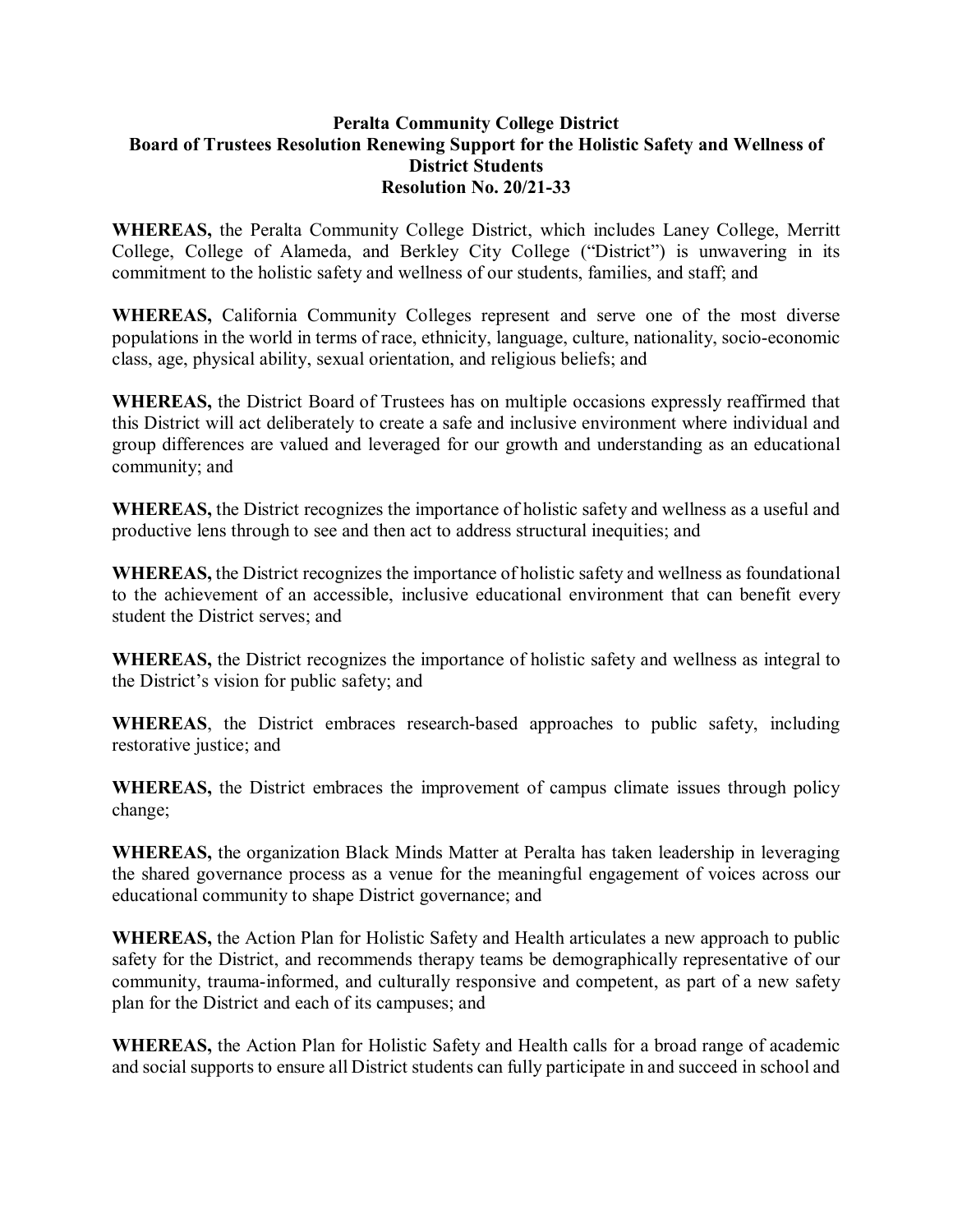**WHEREAS,** the Board of Trustees endorses and aspires to the following actions from which to continue to develop, grow and improve comprehensive holistic safety and health plans:

- More Campus-Based Mental Health Counselors for Group and Individual Therapy
- Counselors as Public Safety Supporters
- Expand Training and Diversification of Student-Community Safety Aids
- Restorative Justice Training, Policies, and Staff
- Mental-Health-First-Aid Training for Faculty, Staff, and Students
- Support Student Services Care Teams/Behavioral Intervention Teams
- Support Students' Basic Needs
- Case Managers or Social Workers to Support Students

**NOW, THEREFORE, BE IT RESOLVED,** that the Board of Trustees hereby joins the Chancellor in collaboration to embrace the principles and values of the Holistic Health and Safety Plan.

**BE IT FURTHER RESOLVED**, that the Board of Trustees urges that these values and principles be implemented to improve public safety.

## **Affirmed and adopted this 22 day of June, 2021 by the following called vote:**

**AYES:** Nicky Gonzalez-Yuen, Linda Handy, Cindy Napoli-Abella Reiss, Bill Withrow, Kevin Jenkins, Dyana Delfin-Polk

**NOES:** 

**ABESTENTIONS:** 

Sasha Amiri (Jun 24, 2021 06:15 PDT)

(signature, Board Clerk)